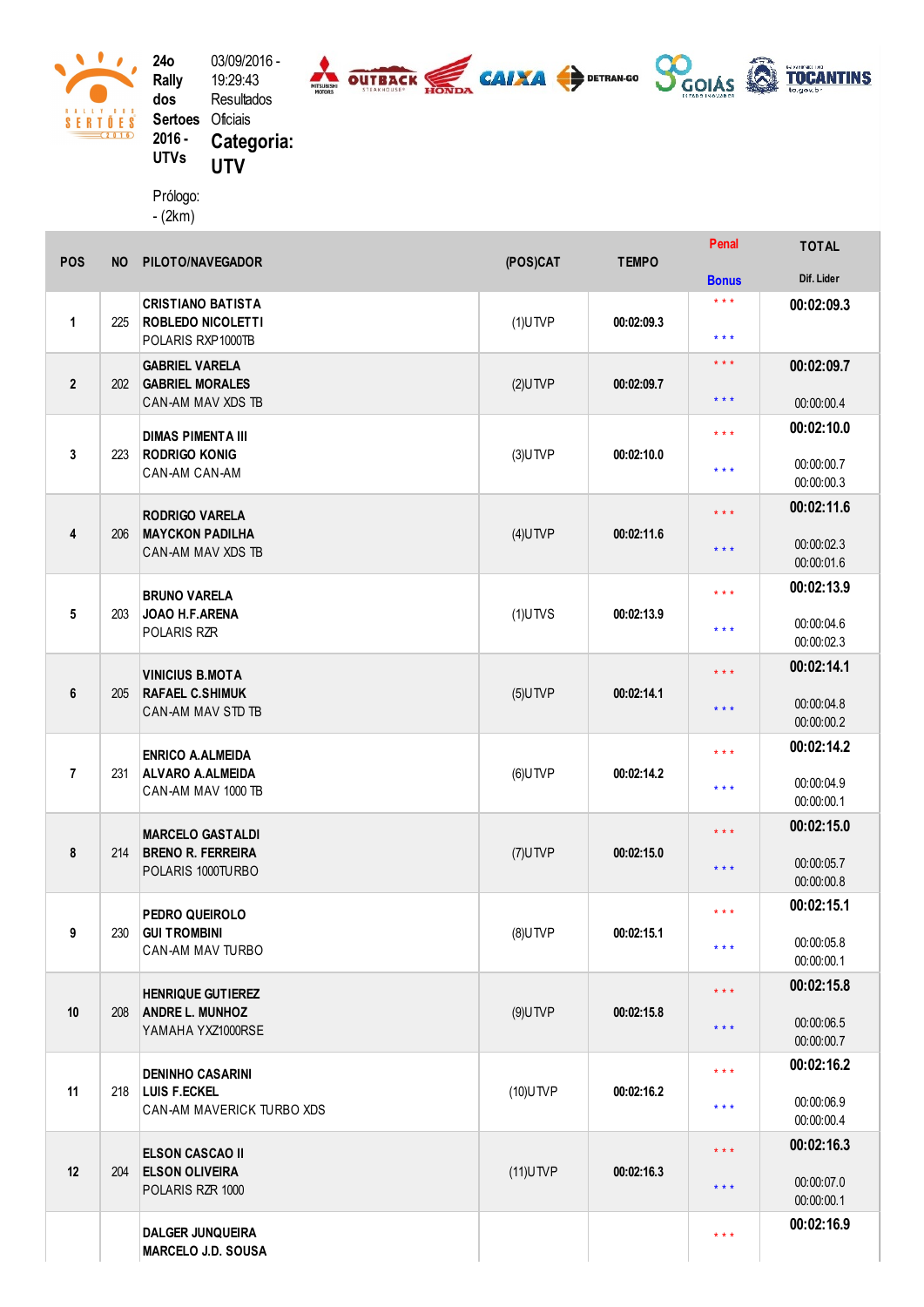| 13 | 219 | POLARIS RZR1000                                                            | $(2)$ UTVS  | 00:02:16.9 | $***$               | 00:00:07.6<br>00:00:00.6 |
|----|-----|----------------------------------------------------------------------------|-------------|------------|---------------------|--------------------------|
| 14 | 212 | <b>DENISIO NASCIMENTO</b><br><b>EMILIO ROCKENBACH</b><br>POLARIS UTV       | $(3)$ UTVS  | 00:02:17.6 | $\star \star \star$ | 00:02:17.6               |
|    |     |                                                                            |             |            | $\star \star \star$ | 00:00:08.3<br>00:00:00.7 |
| 15 | 213 | <b>G. LAPERTOSA</b><br><b>FABIO ZELLER</b><br>POLARIS XP-1000              | $(4)$ UTVS  | 00:02:17.6 | $\star \star \star$ | 00:02:17.6               |
|    |     |                                                                            |             |            | $***$               | 00:00:08.3<br>00:00:00.0 |
| 16 | 201 | <b>BRUNO SPERANCINI</b><br><b>BRENO REZENDE</b><br><b>CAN-AM MAVERICK</b>  | $(5)$ UTVS  | 00:02:18.4 | $\star \star \star$ | 00:02:18.4               |
|    |     |                                                                            |             |            | $***$               | 00:00:09.1<br>00:00:00.8 |
| 17 | 222 | <b>DANIEL COSTA</b><br><b>FLAVIO BISI</b><br>POLARIS RZR XP                |             | 00:02:18.4 | $\star \star \star$ | 00:02:18.4               |
|    |     |                                                                            | $(6)$ UTVS  |            | $***$               | 00:00:09.1<br>00:00:00.0 |
|    | 209 | <b>ADRIANO BENVENUTI</b><br><b>RICARDO DA ROCHA</b><br>POLARIS RZR XP 1000 | $(7)$ UTVS  | 00:02:19.3 | $\star \star \star$ | 00:02:19.3               |
| 18 |     |                                                                            |             |            | $\star \star \star$ | 00:00:10.0<br>00:00:00.9 |
|    |     | <b>VINICIUS DA SILVA</b><br><b>RAFAEL ARENA</b><br><b>CAM-AN MAV TURBO</b> | $(12)$ UTVP | 00:02:20.1 | $***$               | 00:02:20.1               |
| 19 | 215 |                                                                            |             |            | $***$               | 00:00:10.8<br>00:00:00.8 |
|    |     | <b>EDU PIANO</b><br><b>SOLON MENDES</b><br><b>CAN-AM MAV XDS</b>           |             | 00:02:21.0 | $\star \star \star$ | 00:02:21.0               |
| 20 | 232 |                                                                            | $(13)$ UTVP |            | $\star \star \star$ | 00:00:11.7<br>00:00:00.9 |
|    | 210 | <b>LEANDRO TORRES</b><br><b>LOURIVAL ROLDAN</b><br>UTV XT+ PROTO           | $(14)$ UTVP | 00:02:22.0 | $***$               | 00:02:22.0               |
| 21 |     |                                                                            |             |            | $***$               | 00:00:12.7<br>00:00:01.0 |
|    |     | <b>CARLOS AMBROSIO</b>                                                     |             | 00:02:22.0 | $\star \star \star$ | 00:02:22.0               |
| 22 | 216 | <b>CADU SACHS</b><br>POLARIS POLARIS                                       | $(15)$ UTVP |            | * * *               | 00:00:12.7<br>00:00:00.0 |
|    |     | <b>OSMAN G.DIDI</b>                                                        |             | 00:02:22.0 | $\star \star \star$ | 00:02:22.0               |
| 23 | 233 | <b>ALEXANDRE BRANCO</b><br><b>CAN-AM MAVERICK</b>                          | $(8)$ UTVS  |            | $***$               | 00:00:12.7<br>00:00:00.0 |
|    | 217 | <b>ERIK DONATTO</b><br><b>SERGIO AVALLONE</b><br>POLARIS RZR1000           | $(9)$ UTVS  | 00:02:22.2 | $\star\star\star$   | 00:02:22.2               |
| 24 |     |                                                                            |             |            | $\star \star \star$ | 00:00:12.9<br>00:00:00.2 |
|    | 229 | <b>GABRIEL CESTARI</b><br><b>RONALD LEIS</b><br>POLARIS RZR TURBO          | $(16)$ UTVP | 00:02:22.4 | $\star \star \star$ | 00:02:22.4               |
| 25 |     |                                                                            |             |            | $***$               | 00:00:13.1<br>00:00:00.2 |
|    | 227 | <b>ANDRE DA COSTA</b><br><b>CLAUDIA GRANDI</b><br>POLARIS RZR 1000         | $(10)$ UTVS | 00:02:23.0 | $***$               | 00:02:23.0               |
| 26 |     |                                                                            |             |            | $***$               | 00:00:13.7<br>00:00:00.6 |
|    | 207 | <b>JORGE SAWAYA</b><br><b>DANIEL SPOLIDORIO</b><br><b>CAN-AM MAV XDS</b>   | $(17)$ UTVP | 00:02:23.6 | $***$               | 00:02:23.6               |
| 27 |     |                                                                            |             |            | $***$               | 00:00:14.3<br>00:00:00.6 |
|    |     |                                                                            |             |            | $\star \star \star$ | 00:02:27.1               |